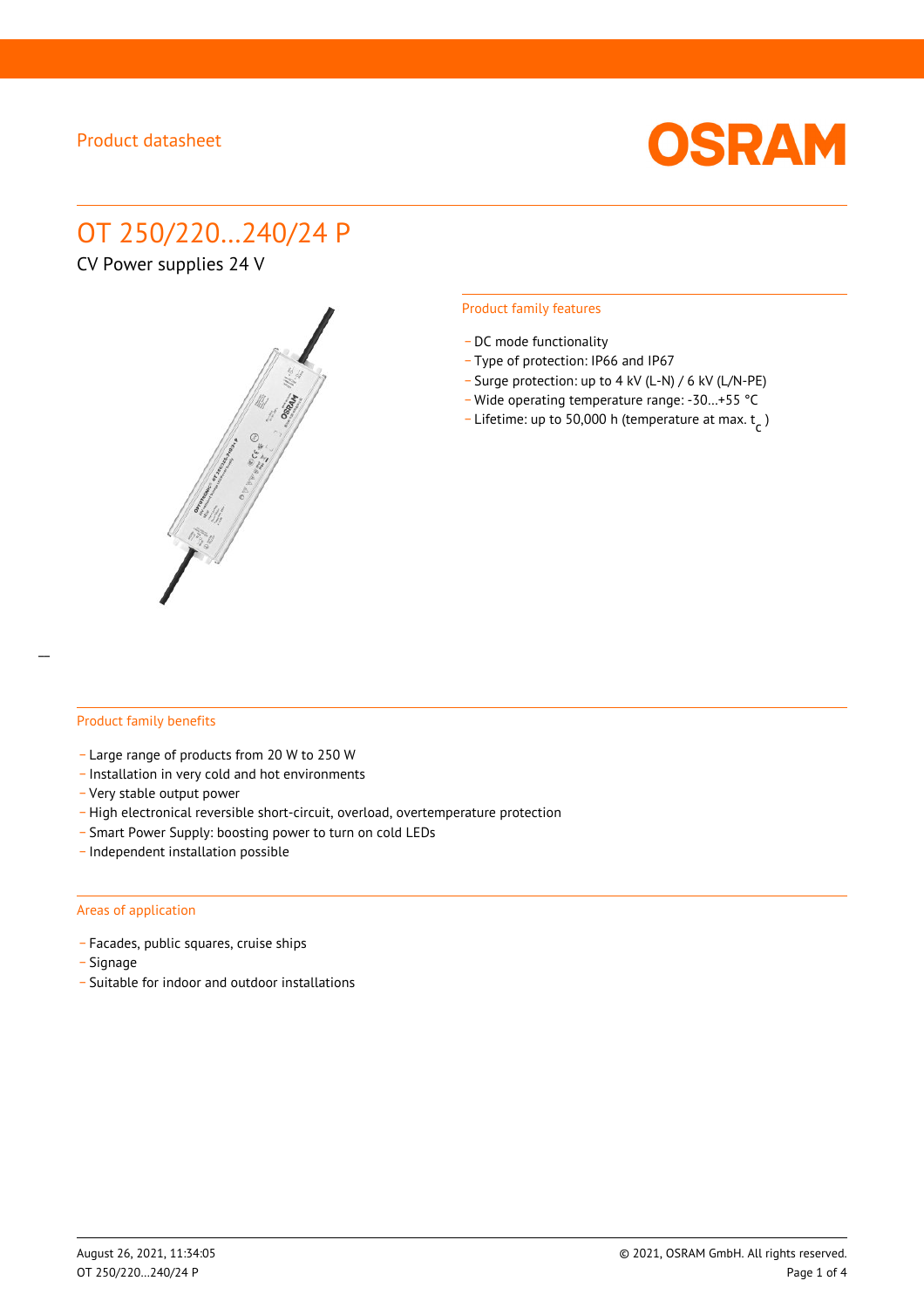## Product datasheet

## Technical data

### **Electrical data**

| Nominal output power                 | 250W      |  |  |
|--------------------------------------|-----------|--|--|
| <b>Mains frequency</b>               | $060$ Hz  |  |  |
| Nominal voltage                      | 220240 V  |  |  |
| Device power loss                    | 21.7 W    |  |  |
| Power factor $\lambda$               | 0.95      |  |  |
| Inrush current                       | 75 A      |  |  |
| Galvanic isolation primary/secondary | 3 kV      |  |  |
| Nominal output voltage               | 24.2 V    |  |  |
| Input voltage DC                     | 176250 V  |  |  |
| Input voltage AC                     | 198.264 V |  |  |

## **Dimensions & weight**

 $\overline{a}$ 



| Length                        | 265.0 mm  |
|-------------------------------|-----------|
| Width                         | 68.0 mm   |
| <b>Height</b>                 | $40.0$ mm |
| Mounting hole spacing, length | 250.0 mm  |
| <b>Product weight</b>         | 1340.00 g |

## **Temperatures & operating conditions**

| Ambient temperature range                | -30…+55 °C            |
|------------------------------------------|-----------------------|
| Permitted rel. humidity during operation | $585\%$ <sup>1)</sup> |

1) Maximum 56 days/year at 85 %

## **Capabilities**

| Suitable for fixtures with prot. class |     |
|----------------------------------------|-----|
| Overheating protection                 | Yes |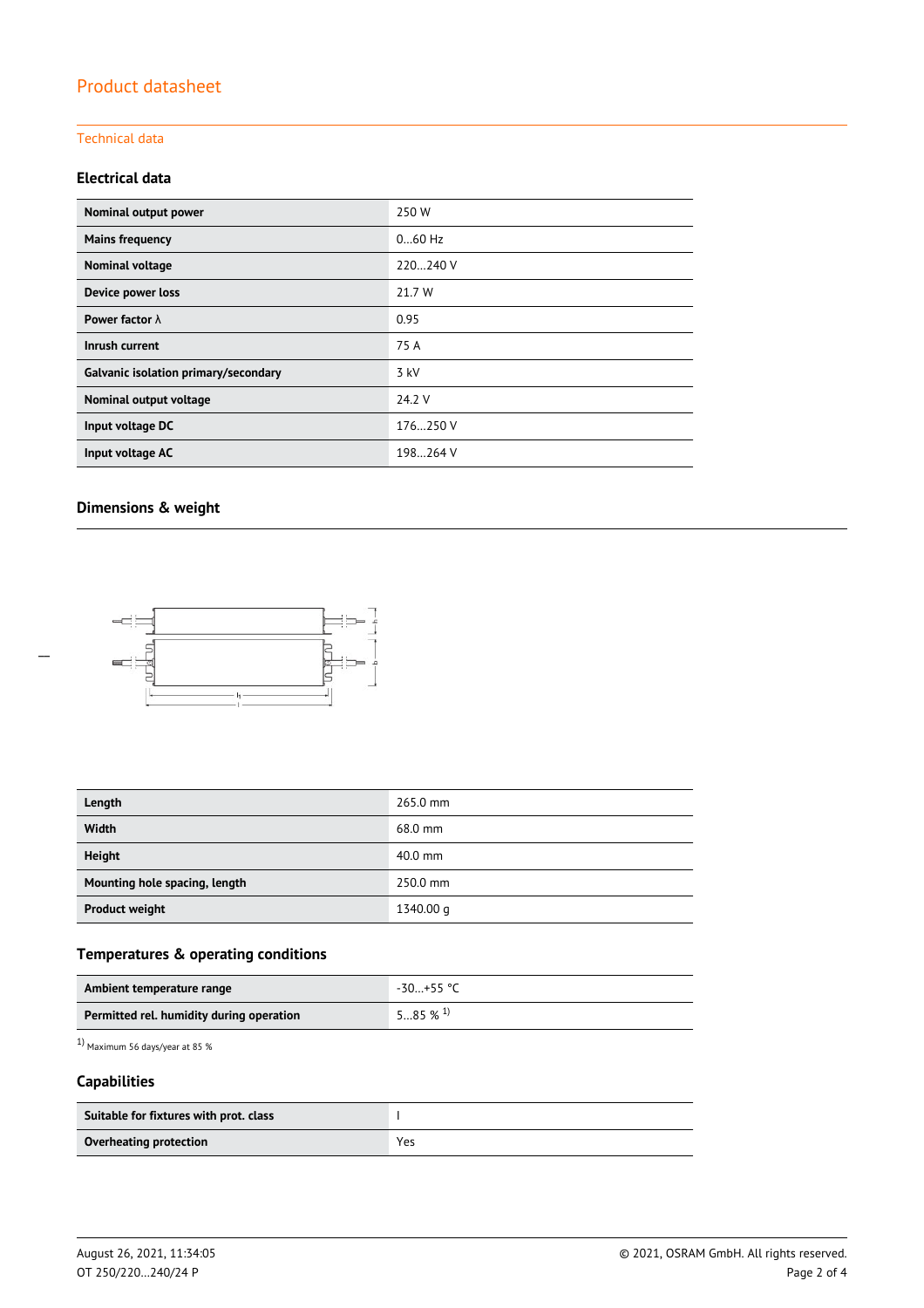## Product datasheet

| <b>Overload protection</b>      | Yes |
|---------------------------------|-----|
| <b>Short-circuit protection</b> | Yes |
| No-load proof                   | Yes |
| <b>Dimmable</b>                 | No  |
| <b>Number of channels</b>       |     |

## **Certificates & standards**

| Type of protection        | IP66/IP67                                                                                                                                                      |
|---------------------------|----------------------------------------------------------------------------------------------------------------------------------------------------------------|
| <b>Standards</b>          | Acc. to EN 61347-1/Acc. to EN 61347-2-13/Acc. to EN<br>55015/Acc. to EN 61547/Acc. to EN 61000-3-2/Acc. to<br>EN 61000-3-3/Acc. to EN 60598-1/Acc. to EN 62384 |
| Approval marks - approval | ENEC / RCM / CCC / EAC / CE                                                                                                                                    |

## **Logistical data**

**Commodity code** 850440829000

#### Download Data

| File                                                                                 |
|--------------------------------------------------------------------------------------|
| User instruction<br><b>OPTOTRONIC LED Power Supply</b>                               |
| <b>Product Datasheet</b><br>Datasheet OT 250220-24024 P                              |
| <b>Brochures</b><br>OPTOTRONIC constant-voltage LED power supplies and controls (EN) |
| Certificates<br>CCC Certificate No. 2018011002043871                                 |
| Certificates<br>CB Test Certificate No. SG PSB-LE-00906                              |
| Certificates<br>ENEC Certificate No. U6 18 01 84117 048                              |
| Declarations of conformity<br>EU Declaration of Conformity 3537796                   |
| Declarations of conformity<br>Attestation of Conformity No. N8A 18 01 84117 054      |
| Declarations of conformity<br>Attestation of Conformity No. E8A 18 01 84117 049      |
| Declarations of conformity<br>EU Declaration of Conformity OT 24V P_DIMP             |